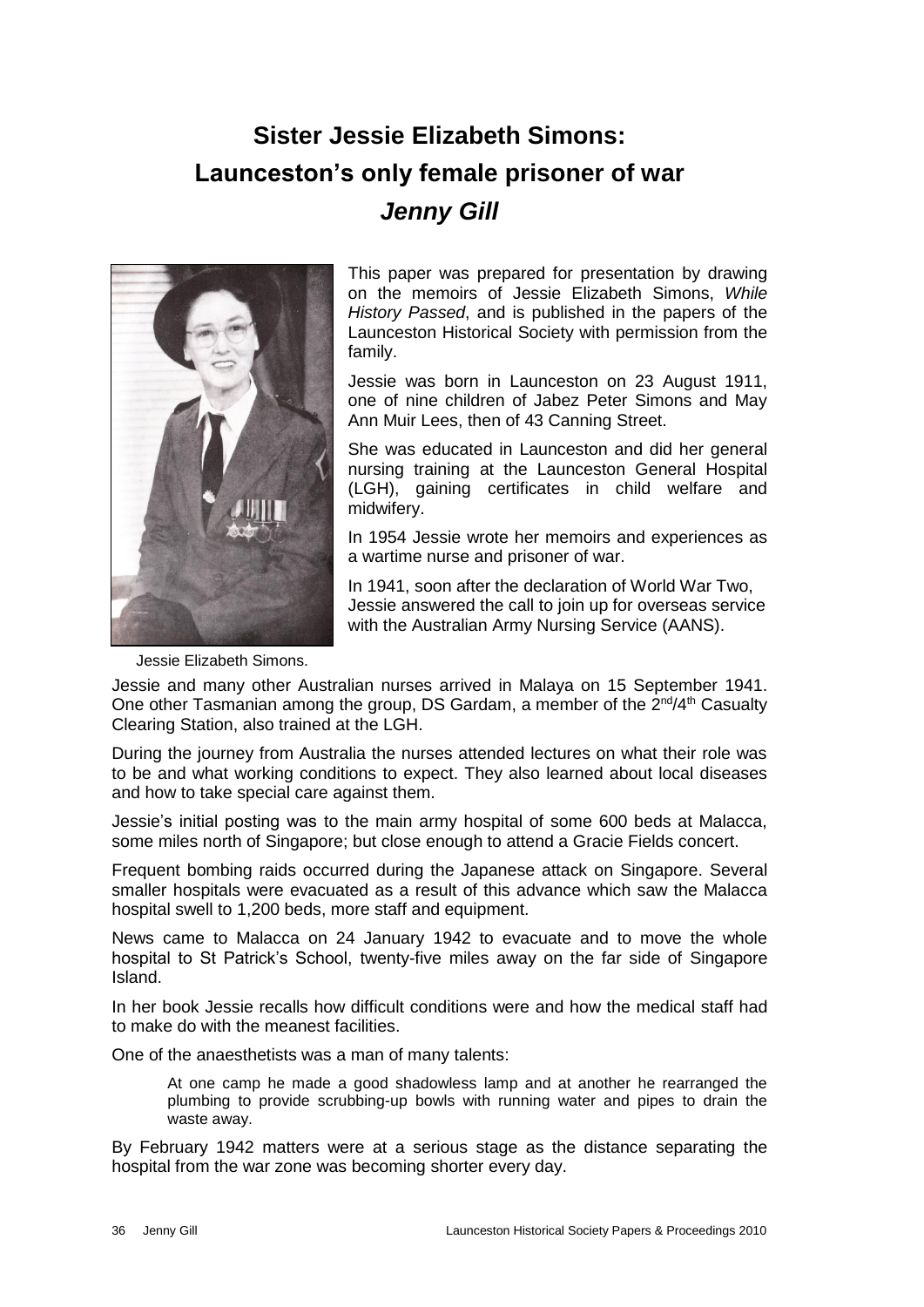The hospital received orders to prepare for immediate evacuation of all AANS staff to Singapore.

There was little time to dress, gather up a few belongings, iron rations, gas mask and then to run to the waiting ambulances.

The Japanese kept up the bombing across the city to obliterate the shipping and oil installations.

The nurses, crowded into many small boats, made their way through the great congestion of fleeing ships and destruction.

Out to sea lay the rescue ship, the *Vyner Brooke*, built to carry about twelve passengers but now was overloaded with sixty-five nurses plus a few other escapees.

The ship and all on board experienced several raids from Japanese planes in the next few days, even though the ship carried the white ensign.

Disaster struck on the  $14<sup>th</sup>$  as yet another plane whined down. The ship lifted and rocked with the loud roar of a bomb exploding amidships and another that went straight down the funnel and destroyed the engine-room.

It was clear that the ship was doomed and orders were given to abandon her. Several lifeboats had been holed and rendered useless by the onslaught. Passengers, crew and the nurses clung to whatever would hold them afloat as they watched their rescue ship slide with a graceful rush beneath the sea.

The sea currents were strong, washing some survivors together, and rafts soon became crowded.

During the night Jessie and her co-survivors struggled to keep on the rafts in the hope that rescue was close at hand.

In the early hours of the next morning '… a black shadow crept out of the gloom. It carried no lights but the shudder of its screw in the water signified a real ship.' Was this their rescue?

A huge door opened in the side of the ship and from it landing craft crammed with armed men turned for an unseen distant shore.

Too late the survivors realised this was not to be their rescue, but a troop ship of the Japanese Navy heading for an attack on Sumatra, as they found out later.

All night they floated in and around the enemy boats, trying not to be seen, taking turns on the rafts and in the sea clinging to the ropes.

As dawn broke the soaked and frozen party could see that the Japanese troops had landed and that their fleet was anchored offshore.

After several hours in the morning light, one of the landing craft came alongside the raft holding Jessie and the nurses and they were pulled roughly on board. The men of the party were left in the water, and the raft was tied to the boat and was pulled to the beach on Bangko Island.

Now they all were prisoners of the Japanese. Although non-combatants were not supposed to be imprisoned, this did not seem to worry the Japanese. Soon the nurses were marched to Muntok, a trek of just a few miles.

The captives were treated reasonably well at this time and enjoyed cooked meals of rice one day and chicken the next. At Muntok, the nurses were given water to drink, and were herded together with about a thousand other prisoners and refugees, the survivors of some twenty-eight ships.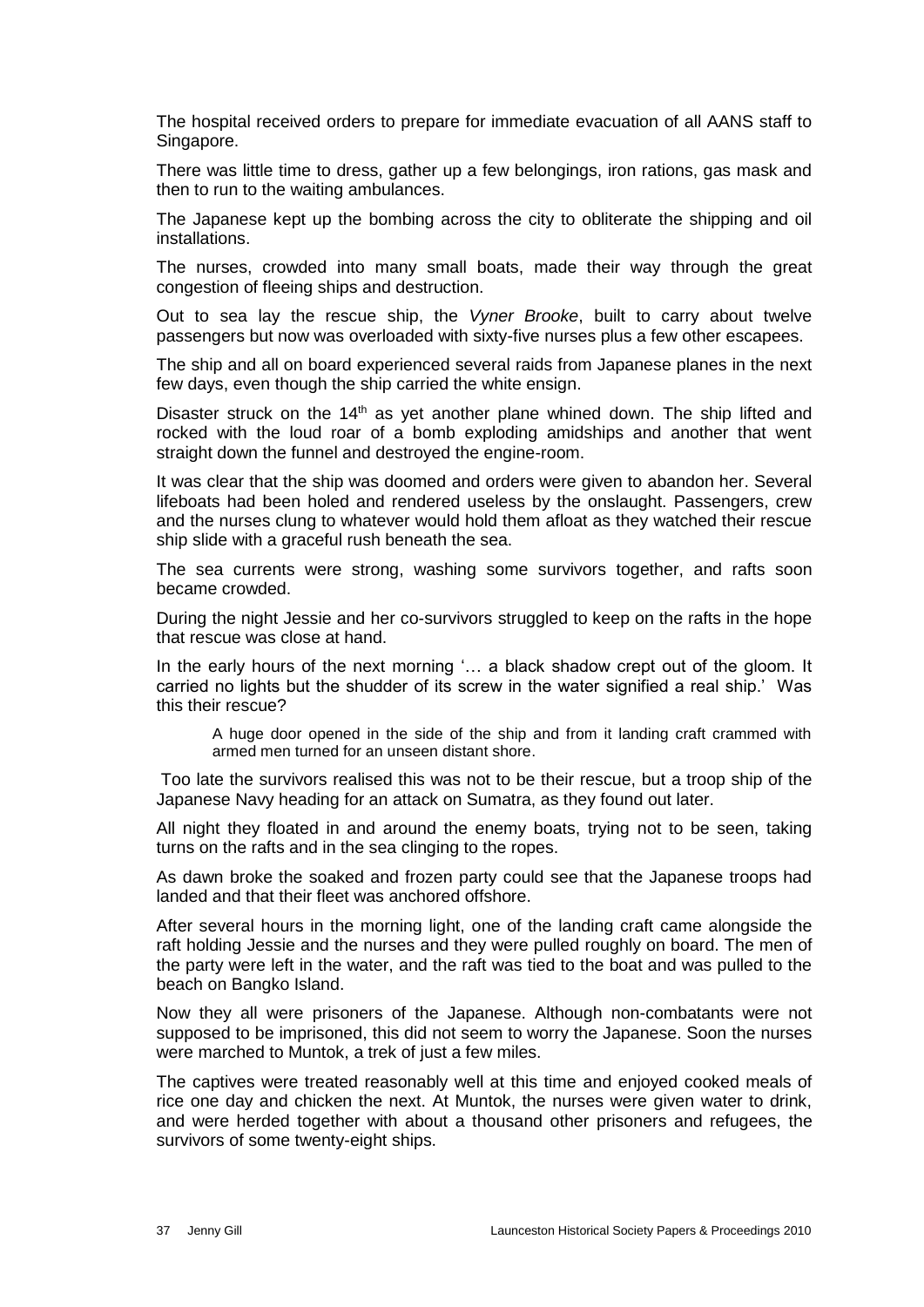The next fortnight was spent at an old barracks, lately used by a large number of Chinese coolies. Conditions in the camp were quite basic. The toilets amounted to whatever rough facilities the men of the party were able to construct at the rear of the main prison building.

Bathing arrangements were also very crude, communal and consisted of a 'tong' or bath about twelve by five feet with a depth of three feet.

During the second week in camp, a nurse named Viv Bullwinkel was brought in. She had reached land in one of the leaking *Vyner Brooke* lifeboats with twenty-one nurses and some wounded men. Jessie and the other AANS heard Viv's grim story:

The men were taken into the jungle and killed, then the nurses, twenty-two in all, were ordered back into the water and were shot. Viv was only wounded and after their captors had left the area, she crawled into the jungle, where she was eventually picked up wounded, ill and starving and taken to the prison camp.

Of the original sixty-five AANS, only thirty-two, including Jessie and Shirley, had survived.

In the third week of captivity, Jessie and all the AANS were moved to another camp. They were ordered to prepare for travel at 3.00 am one morning in March 1942. They were forced to march to the shore at Muntok where they were ferried out to waiting tankers.

The ship, to which Jessie and her friends were consigned, had the odour of a garbage tip that was heightened by the shimmering tropical heat. There was no provision for sanitation except for a rough wooden box arranged over the stern.

During this ghastly sea voyage, humidity set in, eventually developing into torrential rain. Late in the day the ship turned into a muddy river that wound its way through drab mangrove swamps towards the town of Palembang.

The camps were not always the barbed wire, high walled variety but nonetheless the prisoners were confined by isolation and the threat of being shot if caught out of bounds.

This pattern of continually shifting camp and of bad conditions was to be the way of life for the nurses for the next three and a half years. They were not exactly ill-treated but conditions and circumstances were extremely difficult with illness and death inflicting their savage mark. Every time there was a new camp, the nurses had to fend for themselves using their own barter system and by making friendly negotiations with the locals for supplies.

Non-combatant personnel were not supposed to be held as prisoners which affected the rationing provided by their captors because officially they did not exist.

The Australians were bottled up with a few Dutch, British and Indonesian prisoners, but they showed the generous Aussie spirit by providing medical aid when and where it was needed and for whomever.

There were some grimly funny moments, and I quote Sister Jessie's words:

The Dutch interpreter appointed to supervise our requirements for the night was a fool. With a jaundiced eye on the proprieties, he proposed that the twenty-eight married couples amongst us should sleep together (presumably standing up) in one room about fifteen feet square; but he was persuaded to separate the men and women as usual. Conditions were very crowded and very uncomfortable sleeping on the floor.

One thing that really irked the nurses was the selfishness of the locals and Dutch parents who had not taken the opportunity to evacuate the many children who were in the camp at this time and suffering innocently for their parents' stupidity.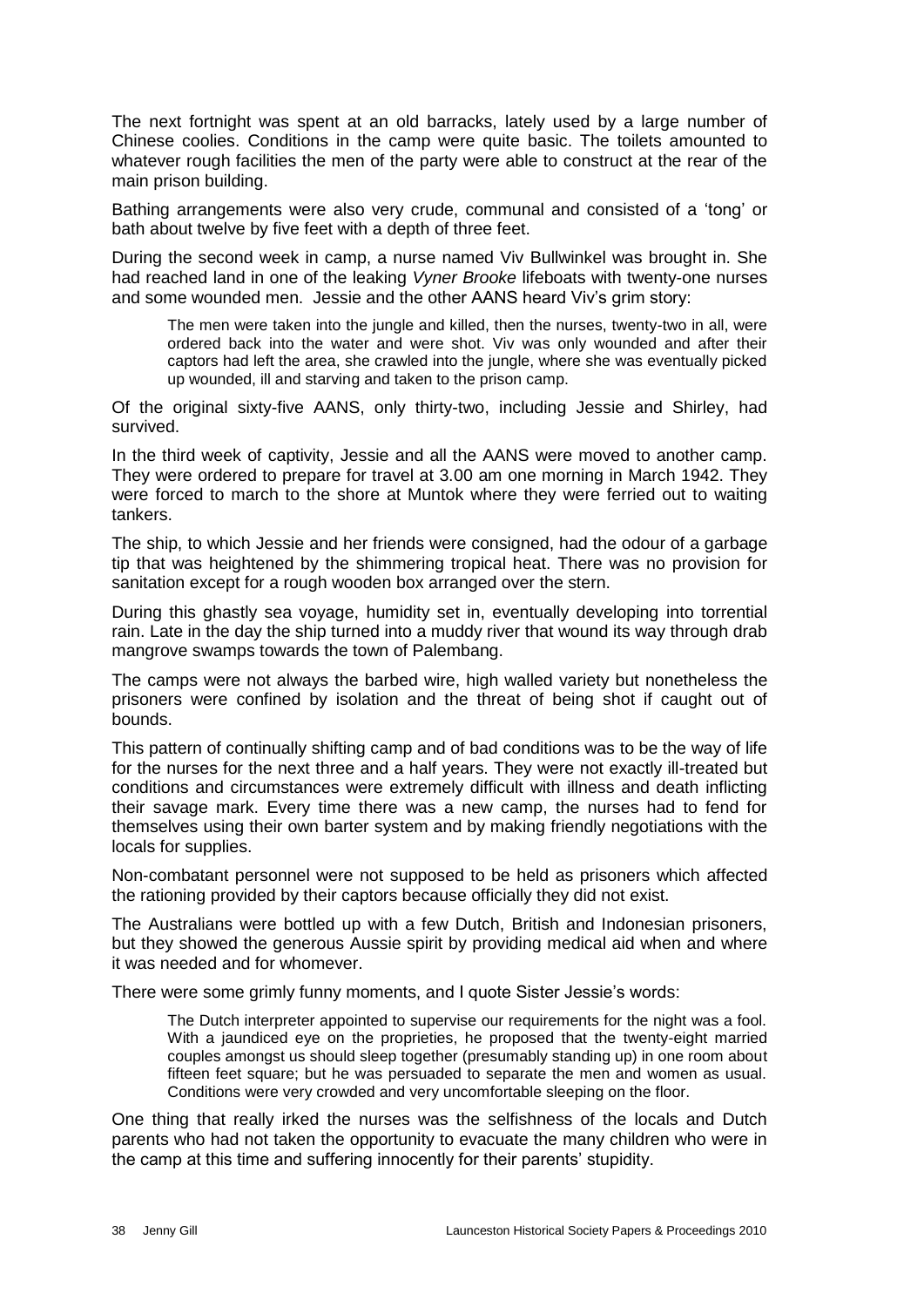One day the prisoners were marched across Palembang to a cluster of abandoned Dutch houses. These quarters had some comforts; normal cooking facilities, electric light and … privacy! So they thought! Jessie writes, that their captors:

would wander in and out of the houses at any time, even into the bathrooms. On one occasion … a visitor found one girl in the nude doing her best to have a wash. After a brief inspection he laughed noisily and went out again, much to the victim's annoyance and relief.

The prisoners suspected trouble when orders came to clear their two assigned huts and to re-locate themselves in new quarters in two smaller buildings next door.

In moving, the girls took everything that could be lifted, even the fly-wire from the windows, an electric stove, the few light-globes, and the sockets that would hold them in place.

'We were soon under orders as charwomen,' writes Jessie, 'cleaning our old quarters and re-furbishing them for entertainment purposes.'

This part of the camp became known as 'Lavender Street' after an unsavoury thoroughfare in Singapore.

It is hard to express our feeling of horror and helplessness under these most trying conditions … but we knew what had happened to the other girls on the beach.

The *'entertainment'* most definitely was not to the taste of any of the Australian women.

A British female collaborator was put in charge and soon was canvassing the whole camp for 'geisha girls' to entertain the six Japanese officers.

Of course there were no volunteers and so the nurses were ordered to assist at the club's opening night.

In Jessie's words:

The thirty-two nurses met at four o'clock to lay out a plan of campaign. As a result we left at home those who were sick, and the most glamorous of the remainder to stay with them.

The rest of us set out to make ourselves as hideous as possible … For this night we discarded all make-up, with our hair plastered down in the most unbecoming style, or dragged back in imitation of a nineteenth century school ma'am. Most of us went barefoot but some added the ludicrous touch of men's heavy boots worn with bare legs.

The six Japs were startled by the invasion of twenty-seven gaunt 'harpies'. … Our numbers made the Japs' romantic ideas difficult to put into practice. Food and wine and drugs were handed around by two British waiters, but were declined in accordance with our previous agreement.

One astonished Jap asked, 'What do Australian girls drink?'

A nurse replied sweetly, 'Oh we never drink anything but milk.'

This stressful arrangement continued for some time until the nurses were able to contact a Dutch Red Cross official who complained to the Japanese Headquarters. Consequently the 'club' was abandoned and then the prisoners were neglected and given no food as punishment.

They again turned to more bartering with the local people for any food, available eggs, fruit or chickens; anything to defeat the hunger.

The prisoners were moved once more; this time to a group of newer houses about a mile from Bukit Besar where they stayed for the next seventeen months.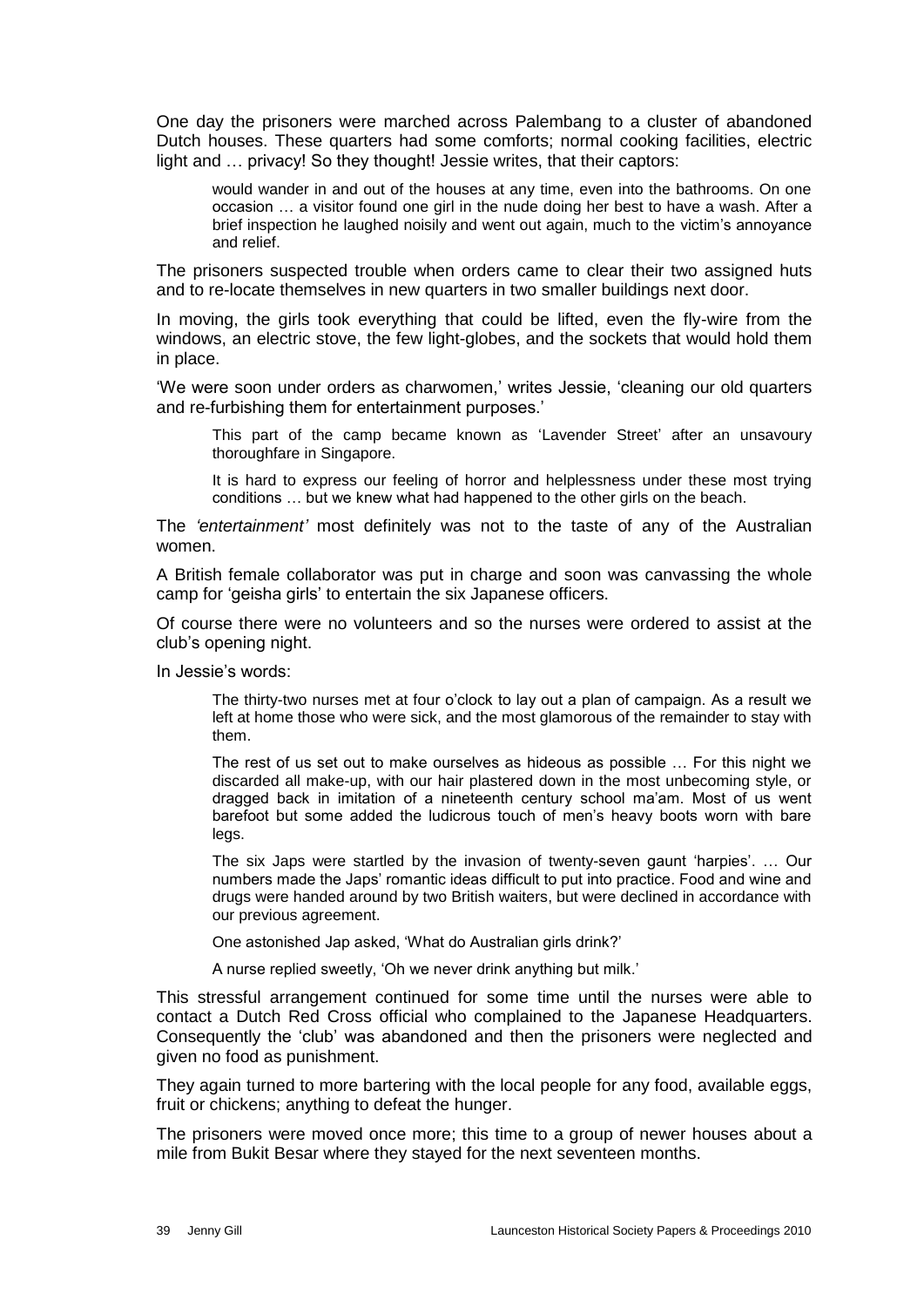Here they were introduced to the wonders of Japanese food hygiene and the art of butchery – Japanese style. When a pig from the men's camp had died, the meat was offered to the Women's camp

We debated for a long time the advisability of adding him to our diet, but finally reckoned it better to die of slow starvation than swift poisoning.

The nurses kept busy with their dressing station which was at one time in a garage near their houses. This building doubled on Sundays as the Protestant Chapel.

Personal abuses were quite frequent. Sister Jessie wrote,

… Mavis and I were walking along the road on lawful business when we were stopped by an order shouted raucously by an approaching Jap. We pretended not to understand his order, and a moment later he was shouting furiously, slapping our faces and menacing us with his mounted bayonet … I moved back from the face slapping until a jab in the back from a barbed wire fence stopped my retreat. The bayonet pricked my chest as the furious Jap shouted unintelligibly. There I stayed until the uproar attracted a number of interns who distracted the Jap long enough for us to slip away. I did not sleep that night.

Disease struck the nurses without discrimination and rarely a month went by without the nurses losing one of their comrades.

The men of the camp usually helped by digging the graves and providing the rough coffins, but it was the nurses who saw their friends put to rest, always with a full honours service in uniform.

There were many personalities in and around the camps.

Siki was the mean-souled Camp Commandant with whom the nurses had a great deal of trouble.

Mrs Hinch, a YWCA representative, who was in charge of British Internal arrangements, did much to gain some improvement in food and conditions for the camp.

Mrs Muller was a Dutchwoman who could speak Japanese. She would argue very vigorously with Siki. But the few concessions she extracted were slight.

The men's camp, not far away, was better provisioned than the nurses' camp. The men had goats, chickens and pigs.

… The Japs really loved the goats and whenever an official or someone important appeared, they paraded the goats as evidence of good treatment.

History passed by these women but they were never forgotten at home. Friends and families scanned the newspapers for reports.

A little information filtered through to the camps via the Dutch Red Cross but it was always old news and rarely relevant to the nurses, so they heard nothing from home.

Their release came three and a half years after their capture and after many more moves, bouts of malaria, beriberi, dengue, and other dreadful conditions that go with poor food and not enough of it, bad water, the tropical heat and humidity, drugs, fever and weakness and just the trauma of being detained in a foreign place under combat conditions. Death was a constant visitor to the camp.

The last camp – Loeboek Linggau – was the worst. By now, the prisoners were all in a very poor state of health; really at their lowest.

Malnutrition and disease were rife. Everyone suffered. Keeping clothes clean and bugfree was a nightmare. There was no soap and garments, once white now earthy coloured, were always rough and dry.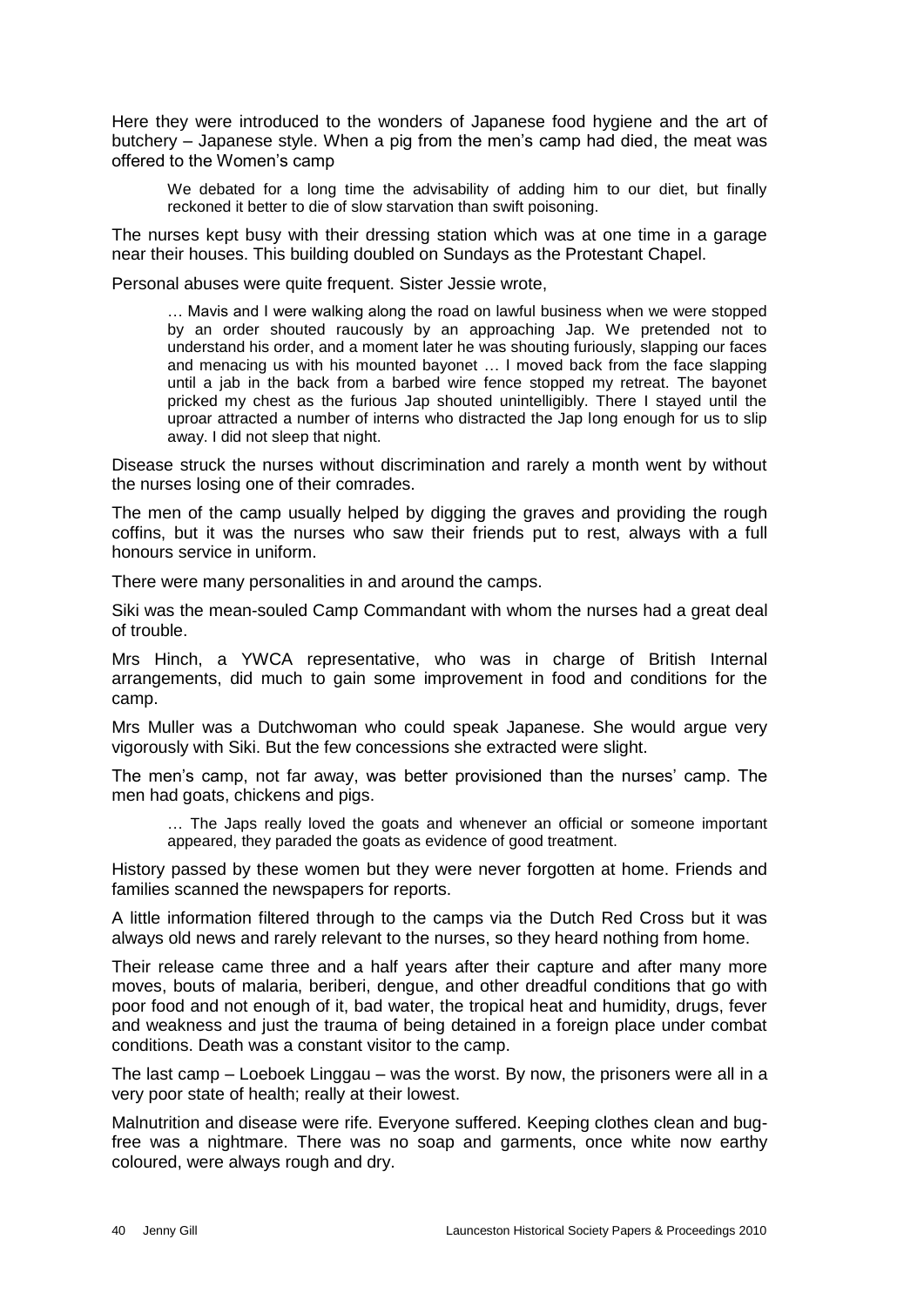Jessie took to using a piece of cardboard, then later a cushion, to protect herself from dust that crept into every crease in clothes and skin. The nurses had become destitute and sick, with no supplies. Nothing came from the Japanese at this camp except water and shelter.

At a time when things were at their very worst, Jessie recalled:

Rumours came through that the war was over. News gathered strength from reports of Dutch and Eurasian women who had been over-friendly with the guards.

On 24th August 1945, the whole camp was mustered for a big announcement. Through a Dutch interpreter Captain Siki said,

"Now there is peace, and we will all soon be leaving. If we have made any mistakes in the past we hope you will forgive us, and now we will be friends".

'Just like that.' Jessie wrote.

… For half an hour I sat under a rubber tree and just howled … The sense of relief was overwhelming, and I just let go. … at the services of thanksgiving organised by the religious groups, national anthems and 'God Save the King' were sung.

I felt too weary to take part in all this, although I was certainly thankful enough. I fell asleep that night to the refrain 'All my troubles are over'.

Within a few days the nurses were in Singapore.

They sailed from there to Fremantle in a hospital ship and were really surprised to find the 'red carpet' out for a big welcome home party, flowers and practical gifts. And the nurses were issued with new uniforms.

The next stop was Melbourne: more receptions, gifts and, best of all, family members and friends.

On Sunday 27 October 1945, Sister Jessie Elizabeth Simons arrived at Western Junction, Launceston. After all that she and her friends had endured for three and a half years, here she was – safely home!

## **List of Nurses who were evacuated from Singapore on 12 February 1942, by the S.S.** *Vyner Brooke***:**

#### **Names of those not taken prisoner:**

#### **Shot on the beach of Bangko Island, 15 February 1942:**

| Drummond, Matron 2/13 <sup>th</sup> AGH                   |               |             |                |  |
|-----------------------------------------------------------|---------------|-------------|----------------|--|
| Casson                                                    | Wright        | McGlade     | Fairweather    |  |
| Tait                                                      | <b>Bridge</b> | Elmes       | <b>Harris</b>  |  |
| <b>Neuis</b>                                              | <b>Beard</b>  | Cuthbertson | Salmon         |  |
| Hodson                                                    | <b>Keats</b>  | Willmott    | <b>Stewart</b> |  |
| Ogilvie                                                   | Halligan      | Kerr        | Farmaner       |  |
| Bullwinkel (shot, but survived and later taken prisoner.) |               |             |                |  |

#### **Drowned:**

Paschke, Matron 2/10<sup>th</sup> AGH Kinsella, Sister in charge 2/4<sup>th</sup> CCS Innes McDonald Dorsch Trennary Clark Colman Bates Schuman Wilton Russell